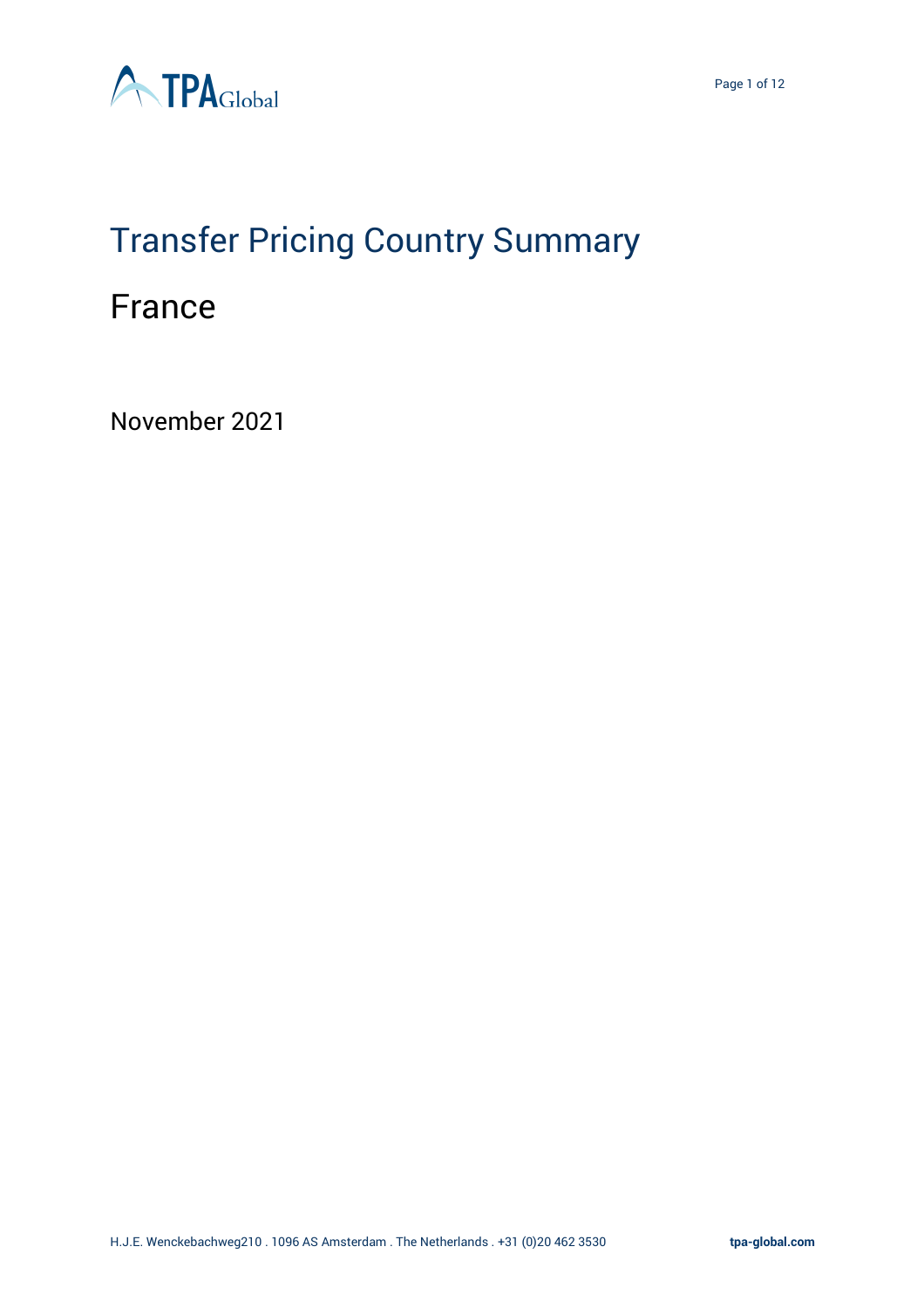# **ATPA**Global

| 1.           |                                                                                |
|--------------|--------------------------------------------------------------------------------|
| 2.           |                                                                                |
| a)           |                                                                                |
| b)           |                                                                                |
| c)           |                                                                                |
| d)           |                                                                                |
| e)           |                                                                                |
| f)           |                                                                                |
| 3.           |                                                                                |
| a)           |                                                                                |
| b)           |                                                                                |
| c)           |                                                                                |
| d)           |                                                                                |
| e)           |                                                                                |
| f            |                                                                                |
| g)           |                                                                                |
| h)           |                                                                                |
| i)           | Production Process for TP Relevant Returns, Documents, Forms and Financials  9 |
| j)           |                                                                                |
| k)           |                                                                                |
| $\mathsf{I}$ |                                                                                |
| m)           |                                                                                |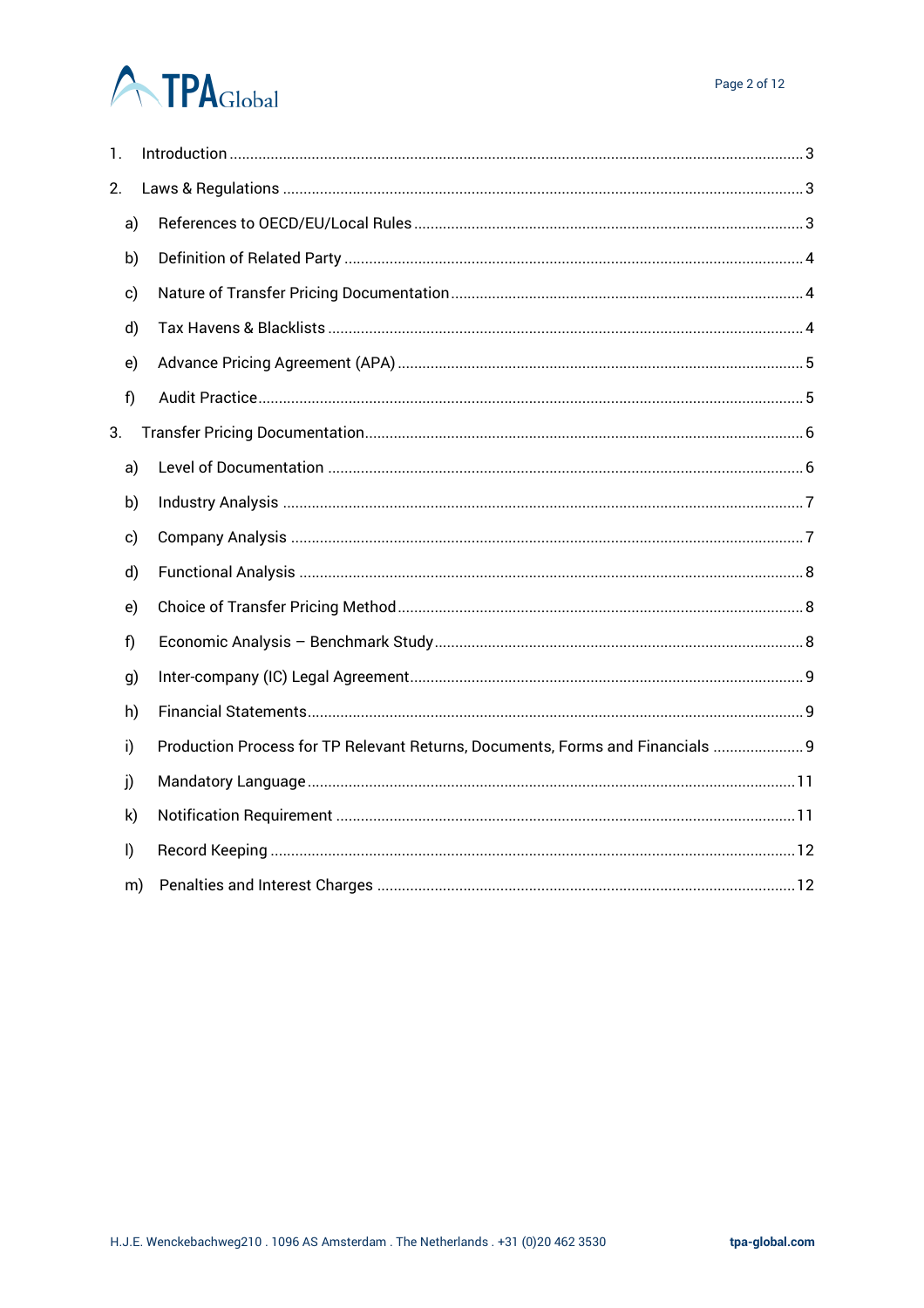

### <span id="page-2-0"></span>1. Introduction

France was one of the first member countries of the Organisation for Economic Co-operation and Development (OECD) to introduce transfer pricing regulations, as early as 1933. French transfer pricing laws and policies generally follow the OECD guidelines and principles. Multinational companies with French operations must ensure that the pricing of intercompany transactions meets the arm's length standard.

Transfer pricing documentation rules were introduced into French law in 2010. For the purpose of documentation requirements, there are distinctions between large, medium and small companies.

The French Parliament adopted country-by-country reporting (CbCR) in 2016. This new requirement was incorporated in section 223 quinquies C of the French Tax Code, and entered into force in September 2016.

### <span id="page-2-2"></span><span id="page-2-1"></span>2. Laws & Regulations

#### a) References to OECD/EU/Local Rules

The French transfer pricing regulations are based primarily on:

- 1) Internal law in particular:
	- a) French Tax Code (Code Général des Impôts): article 57, article 223 quinquies B;
	- b) French Tax Procedure Code (Livre des Procédures Fiscales): articles L13B, L13AA, L13AB, L189A and 1735 ter. On 21 December, 2017 the French Finance Bill for 2018 was approved and is dated 30 December, 2017. Its' main aim is to align the transfer pricing documentation requirements with the OECD BEPS Action 13 recommendations by amending Article 13 AA.
- 2) Administrative Doctrine in particular:
	- a) InstructionBOI-BIC-BASE-80-10-20-20170301relating to transfer pricing documentation;
	- b) InstructionsBOI-BIC-BASE-20-10-20-20170301, BOI-SJ-RES-20, BOI-SJ-RE-20-10, BOI-SJ-SJ-20-20 and BOI-SJ-20-30relating to APAs;
	- c) Transfer Pricing Guidelines for SMEsBOI-SJ-RES-20-30-20140218.

Therefore, French regulations are generally in line with the OECD Transfer Pricing Guidelines.

Regarding primary legislation, Article 57 of the French Tax Code (Code Général des Impôts), which was revised in January 2010, allows tax reassessments when profits are directly or indirectly transferred to related parties. Under Article 57, the conditions applied to parties that are dependent on each other, or exercise control over each other's financial or commercial relations, must reflect the conditions that prevail between unrelated parties. If it cannot be established that transactions between a French company and its related or controlled foreign companies are carried out at arm's length, the French Tax Administration (FTA) can determine the company's profits for corporate tax purposes, based on a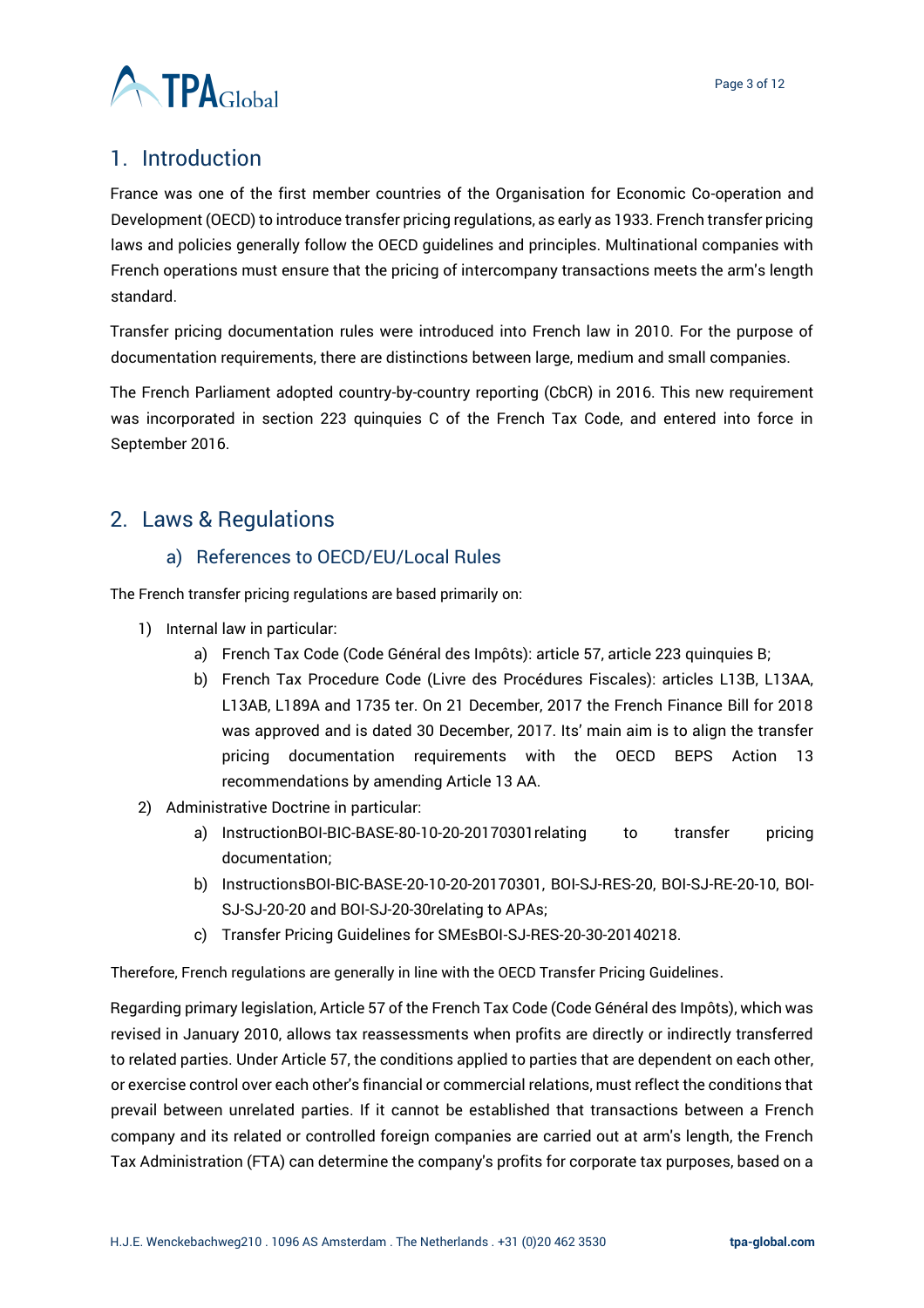# **ATPA**Global

comparison with independent comparable companies. Where information on comparable transactions is insufficient, the FTA can use the level of profits of third parties in a similar position to make a reassessment.

In terms of secondary legislation, there are administrative guidelines that provide information on how to comply with transfer pricing provisions. Specifically, an instruction paper dated 23 December 2010 provides details on the documentation requirements.

The last update to these administrative guidelines was published on 2 February 2014. The consolidated administrative guidelines are published under the reference BOI-BIC-BASE-80-10-10- 20140218.

The administrative guidelines mostly follow the OECD Transfer Pricing Guidelines and do not provide a great amount of detail. However, they are a good summary of the OECD Transfer Pricing Guidelines.

# b) Definition of Related Party

<span id="page-3-0"></span>When referring to Article 57, the French tax administration must prove both the subordination between the entities taking part in the transaction and a transfer of profit to the foreign associated company. This subordination can be legal, or based on mere facts. There is an extensive list of court cases. Moreover, the tax authorities do not have to prove the relationship of dependence or control in respect of profit transfers to enterprises located in a foreign jurisdiction or territory that has a preferential tax regime as defined by article 238 A of the Internal Revenue Code.

#### c) Nature of Transfer Pricing Documentation

<span id="page-3-1"></span>Statutory rules on transfer pricing adopt the arm's-length principle for cross-border related party transactions. In addition, a considerable number of court cases deal with issues relevant to transfer pricing, which aids in the interpretation and application of the legislation. In parallel with increased resources within the tax administration, recent legislative developments emphasise the focus of the French Tax Administration (FTA) on transfer pricing issues through new rules for documentation as well as tax measures against tax evasion.

#### d) Tax Havens & Blacklists

<span id="page-3-2"></span>The French Tax Code provides two other mechanisms that can be used to combat tax avoidance, in addition to the abuse of law and the abnormal management action principles. These two mechanisms are as follows:

• Interest, royalties and other remuneration paid in a tax haven or into a bank account located in a country with a favourable tax regime are deemed to be fictitious (Article 238A, French Tax Code). Consequently, deductibility is denied unless the paying company can prove that the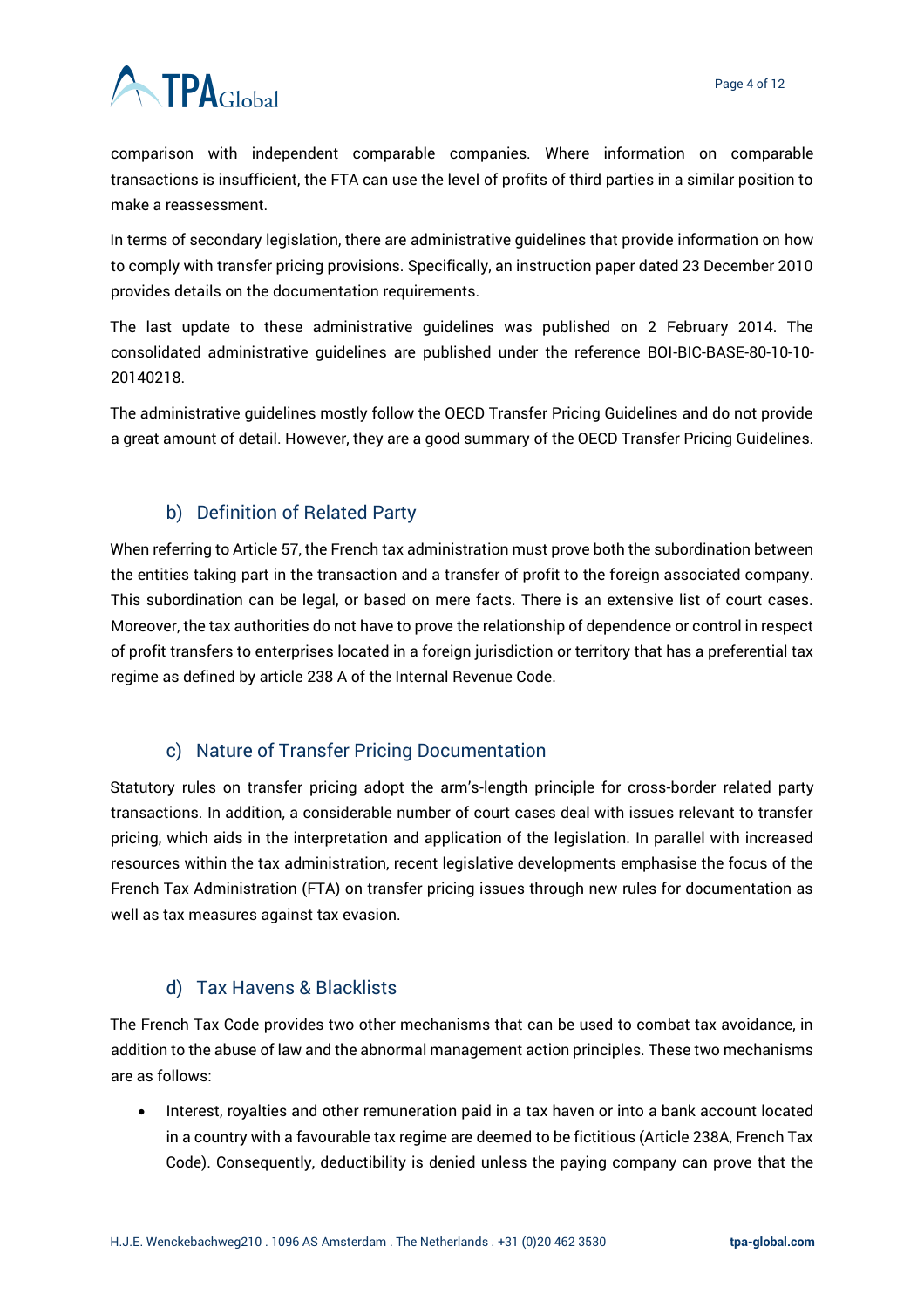

transaction was valid and complied with the arm's length principle. A country is considered to have a favourable tax regime if the actual tax paid is at least 50% lower than the tax that would have been paid in France in the same circumstances.

• Profits generated by the foreign branch of a French company, or a foreign company in which the French company has an interest (shareholding or voting rights of at least 50%), are subject to corporate income tax in France if the foreign company or branch carries out its business in a country with a favourable tax regime (Article 209B, French Tax Code).

#### e) Advance Pricing Agreement (APA)

<span id="page-4-0"></span>Advance Pricing Agreements may be signed either unilaterally, bilaterally or multilaterally with States having executed a tax convention with France.

Before actually filing a request, companies should contact the competent French authority to assess the circumstances in which an arrangement could be requested and examined. Then, a full request must be sent to the competent French authority at least six months prior to the start of the first financial year concerned by the requested arrangement. The effective period of an APA is between 3 to 5 accounting periods. No fee is charged on APA application.

The French competent authority undertakes not to disclose any information provided by the group as part of its request for an APA to third parties other than the competent authority that is party to the arrangement. France has however executed a number of international agreements (treaties, directives) that provide for the exchange of information in various contexts (tax conventions, EU, OECD). In some cases, certain information set out in the arrangements may be sent to the country where a foreign enterprise associated with a French enterprise is based.

The APA procedure is independent of any tax audit. This means that a taxpayer subject to an audit may file an APA request for his or her future transactions at any time. No information will be provided to the audit department.

#### f) Audit Practice

<span id="page-4-1"></span>The transfer pricing audit is carried out by local tax authorities. Companies are audited on a discretionary basis.

The tax authorities have issued guidance on when behavior is likely to fall into the scope of Article 57. The following factors are listed as transfer techniques in the "Documentation de base" published on 12/09/2012 in the Bulletin Officiel des Finances Publiques (BOI-BIC-BASE-80-20-20150902) °, and in an extensive bibliography of court cases:

• Either increasing or decreasing purchase or selling prices;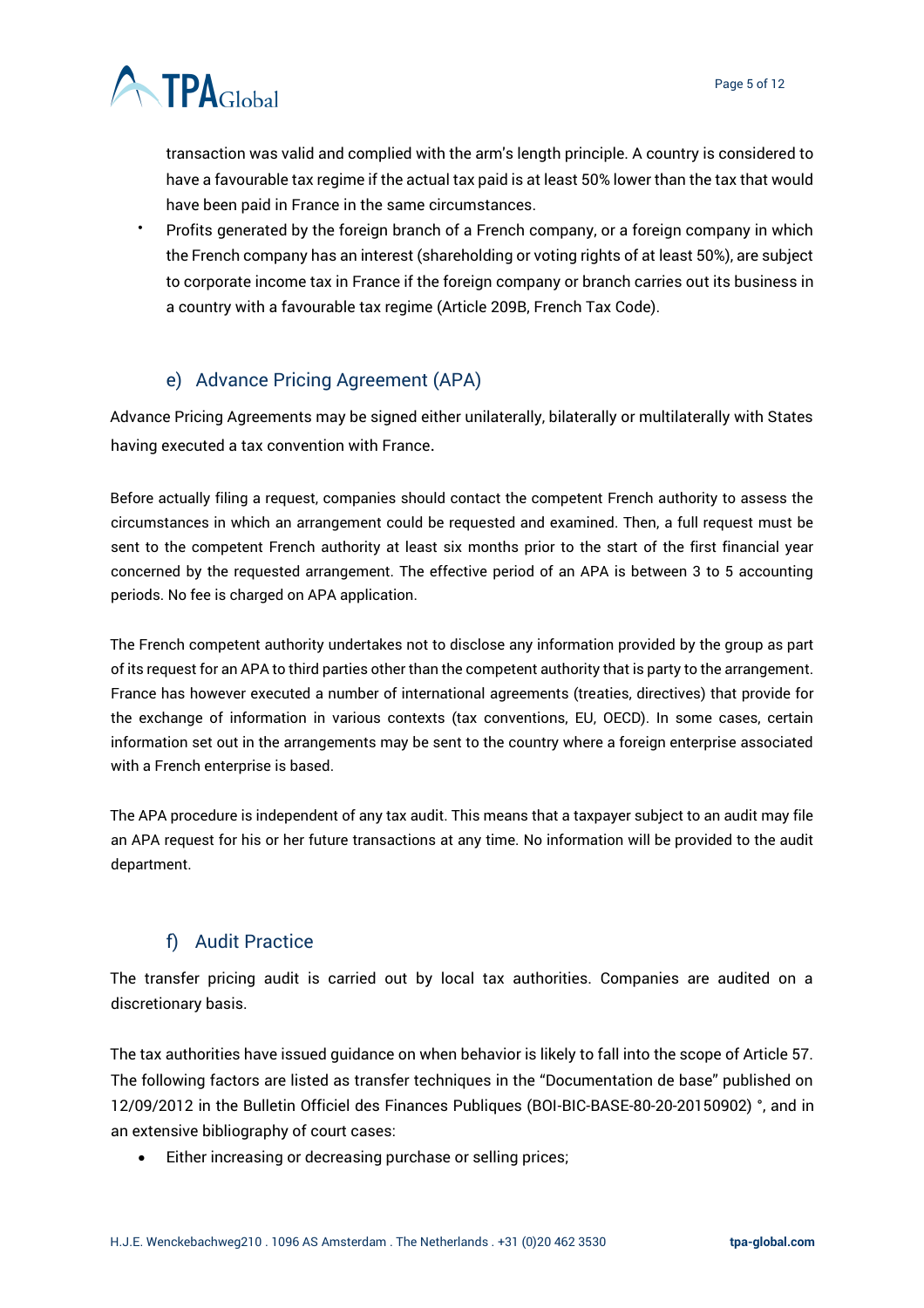

- The payment of excessive fees or without consideration in terms of benefits;
- Granting loans without interest or at a reduced rate;
- Debt forgiveness (waiver of interest stipulated in the loan agreements);
- The award of a benefit out of proportion to the service received;
- Free guarantees to foreign subsidiaries;
- Lump-sum payments for the foreign subsidiary's expenses;
- Miscellaneous.

The procedure for transfer pricing audit is stated in French Tax Procedure Code Article L 13 B. Tax authorities can request transfer pricing audit on the basis of French Tax Procedure Code Article L 13 AA (Article regarding the TP documentation requirements) an L 13 AB (additional documentation to Article 13AA).

In order to have access to the relevant information, the Tax Administration can use Art L 13 B of the Tax Procedure Code or, for the large enterprises, Art. L13 AA or Art. L13AB of the Tax Procedure Code (see below, Section Documentation requirements). In addition, a new obligation of reporting intercompany transactions 6 months after the tax return has been introduced for large enterprises (as defined hereafter) under Art. 223 quinquies B of the French Tax Code. This new obligation can facilitate the selection of taxpayers to be audited.

# <span id="page-5-1"></span><span id="page-5-0"></span>3. Transfer Pricing Documentation

#### a) Level of Documentation

Requirement of documentation for large corporates were reinforced by the Amended Bill for 2018 of 30 December 2017 introducing Article 13 AA in the French Tax Procedure Code. Large enterprises are defined as companies based in France:

- 1) Whose annual turnover excluding VAT or gross assets in the balance sheet is greater than or equal to EUR 400 million; or
- 2) Holding at the close of the financial year, directly or indirectly, more than half of the capital or voting rights of a legal entity -legal person, organization, trust or comparable institution established; or
- 3) Of which more than half the capital or voting rights is held at the end of the year, directly or indirectly, by a legal entity satisfying one of the conditions mentioned in a; or
- 4) Part of a fiscal group under Article 223 A of the General Tax Code when this group comprises at least one legal entity satisfying one of the conditions referred to in a, b, c.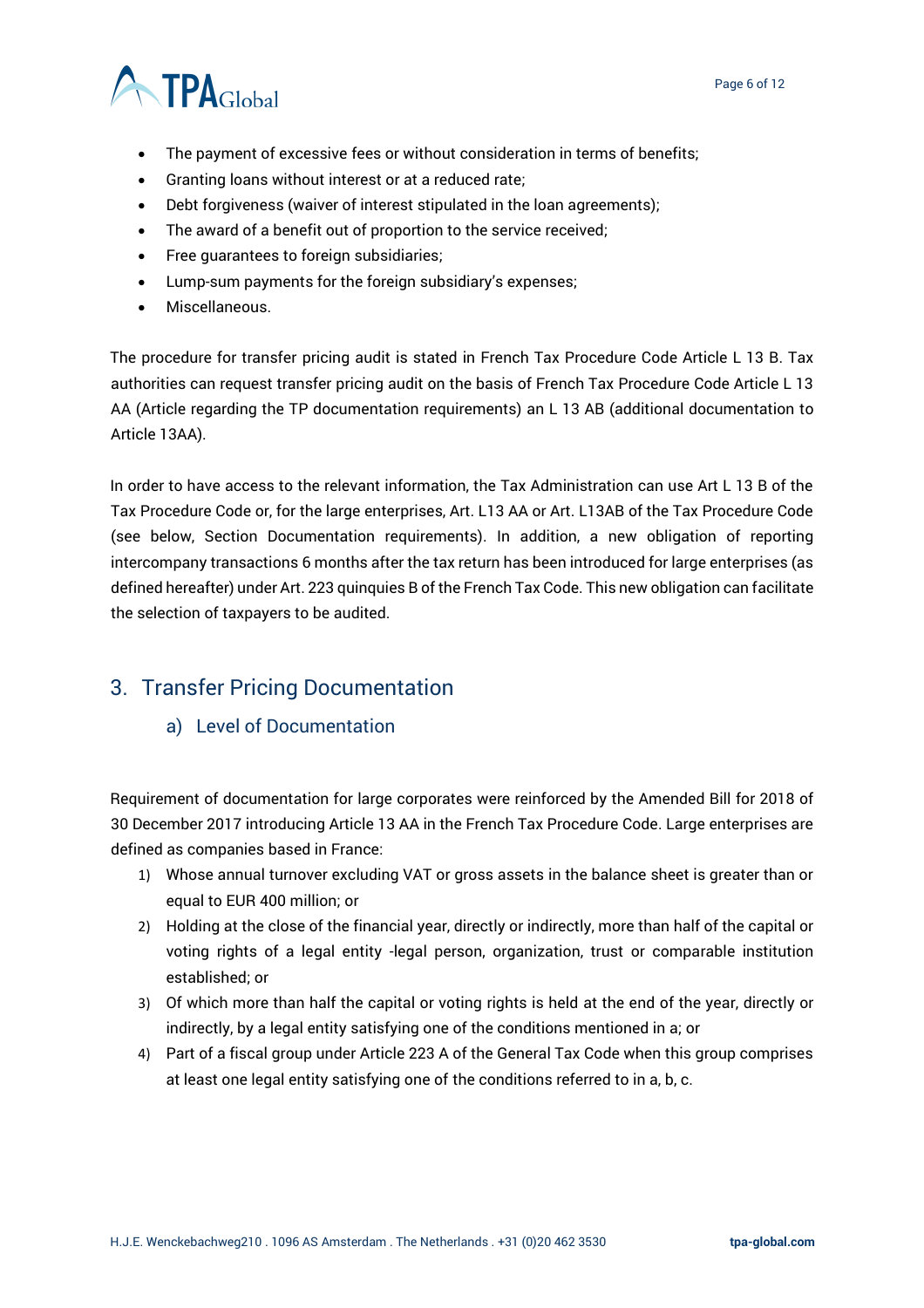

The documentations required for large corporates include the following:

- 1. A "master file" that includes the information listed in Annex I of the OECD final report on BEPS Action 13 (2015), with very minor adjustments (for instance, the transposed version does not expressly require to provide" a general description of the group's transfer pricing policies related to R&D and intangibles").
- 2. A "local file" that includes in extenso the information listed in Annex II of the OECD final report on BEPS Action 13 (2015).

As a result of the new Bill, the information formally required by law is much more detailed than that of the previous regime. As of the content of the complete transfer pricing documentation, the changes relate essentially to the information which must be provided on intangibles and intercompany financial activities of the group. In addition to the list of intangibles (already required), large enterprises must now provide:

- 1) A general description of the group's overall strategy for the development, ownership and exploitation of intangibles, including location of principal R&D facilities and location of the R&D management;
- 2) A list of important agreements among identified associated enterprises related to intangibles, including cost contribution arrangements, principal research service agreements and license agreements; and,
- 3) A general description of any important transfer of interest in intangibles among associated enterprises during the fiscal year concerned, including the entities, countries, and compensation involved. In addition to details on the intercompany financing between group affiliates (already required), large enterprises must now provide information on "how the group is financed, including important financing arrangements with unrelated lenders" (external financing).

#### b) Industry Analysis

<span id="page-6-0"></span>By identifying value drivers for the relevant industry, a first indication of the level of profitability common in the industry is being given.

#### c) Company Analysis

<span id="page-6-1"></span>A description of the management structure of the local entity, a local organisation chart, and a description of the individuals to whom local management reports and the country(ies) in which such individuals maintain their principal offices.

A detailed description of the business and business strategy pursued by the local entity including an indication whether the local entity has been involved in or affected by business restructurings or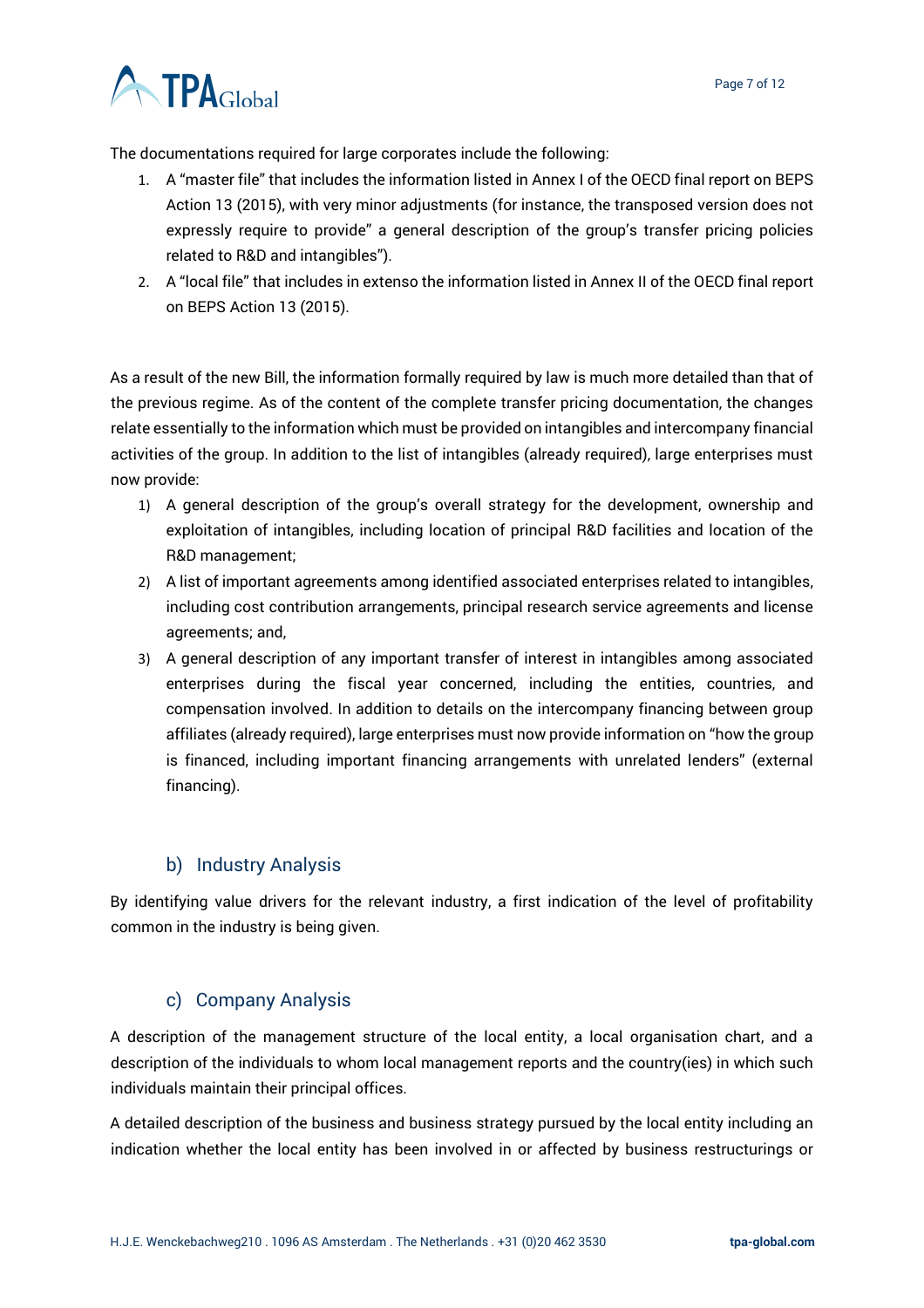# **ATPA**Global

intangibles transfers in the present or immediately past year and an explanation of those aspects of such transactions affecting the local entity.

# d) Functional Analysis

<span id="page-7-0"></span>In conducting a functional analysis, an assessment is made of the significant activities and responsibilities that are performed by the related parties relevant to the Intercompany Transactions under review, the tangible and intangible assets that are employed and the risks that are borne in undertaking the business activities. Such an assessment is consistent with the recommendations that have been made in the OECD Guidelines at paragraph 1.51.

# e) Choice of Transfer Pricing Method

<span id="page-7-1"></span>France relies on the 2010 OECD Transfer Pricing Guidelines for transfer pricing methods. In particular, the following methods are accepted:

- − Comparable uncontrolled price (CUP) method;
- − Resale price method;
- − Cost plus method;
- − Profit split method;
- − Transactional net margin (TNMM) method.

The choice of transfer pricing method depends on circumstances, but generally should be the most appropriate method.

# f) Economic Analysis – Benchmark Study

<span id="page-7-2"></span>Tax authorities prefer French comparables but can accept regional ones such as pan European benchmarks.

For financial years starting on or after 1 January 2018, only the "most important intra-group transactions" need to be benchmarked. A separate decree, published in July 2018, specifies that the "most important intra-group transactions" are cross-border intra-group transactions that exceed EUR100,000 by type of transactions. A "type of transaction" is, for example, tangible goods purchase, tangible goods sale, service provision, trademark royalty, IT license, sale of a tangible asset or purchase of an intangible asset.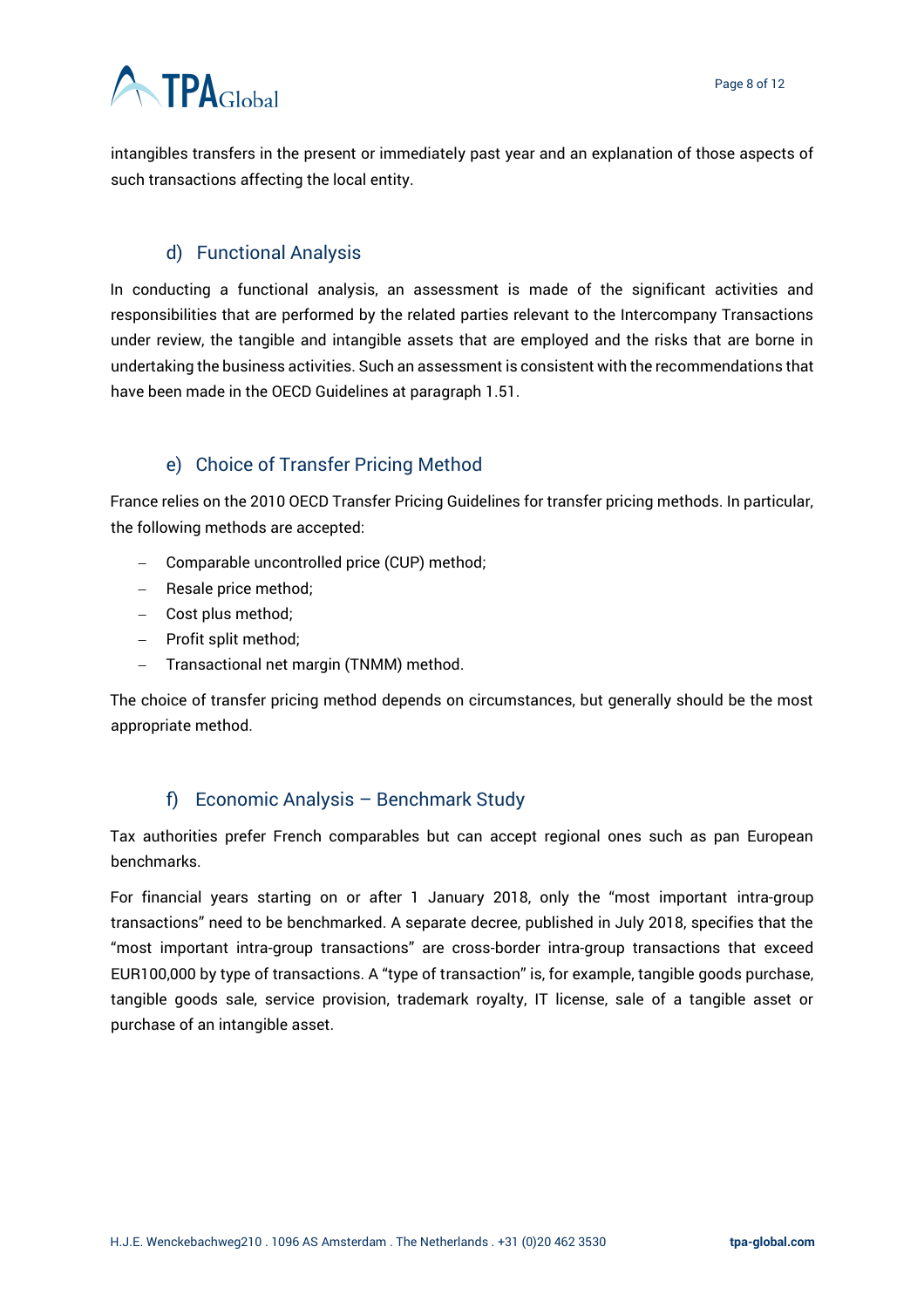

# g) Inter-company (IC) Legal Agreement

<span id="page-8-0"></span>Although an Inter-company legal agreement formalizes the business and financial relationship between group entities, the legal agreements have a lower ranking since the OECD 2017 Guidelines made the ''conduct of parties'' the prevailing concept.

#### h) Financial Statements

<span id="page-8-1"></span>In April 2016, the European Commission published a draft amendment to Directive 2013/34/EU on the annual financial statements, consolidated financial statements and related reports of certain types of undertakings, which will create an EU country-by-country reporting (CbCR) requirement. A specific feature of this CbCR is that it will be public (that is, published on a company's website). This provision, partially voted for by the French Parliament on 4 July 2017, could become effective some time in 2018 or later.

# <span id="page-8-2"></span>i) Production Process for TP Relevant Returns, Documents, Forms and Financials

In the chart below, the existence of the filing requirements with the details of which format is used, the latest filing date, notification requirement and its deadline, thresholds to be applied in case it exists, and the required languages are demonstrated. This information can be seen respectively for CIT, master file, local file, CbCR, local forms, annual accounts and segmented P&L documentations.

|            | Prepare or<br>File? | Format        | <b>Deadline</b> | Notification<br>Deadline* | Threshold*<br>(Yes/No) | Local Language<br>(Yes/No)*(If "No",<br>it can be filed in<br>English) |
|------------|---------------------|---------------|-----------------|---------------------------|------------------------|------------------------------------------------------------------------|
|            |                     |               | This form       |                           |                        |                                                                        |
|            |                     |               | needs to        |                           |                        |                                                                        |
|            |                     |               | be              |                           |                        |                                                                        |
|            |                     |               | submitted       |                           |                        |                                                                        |
|            |                     |               | at the          |                           |                        |                                                                        |
| Corporat   | File                |               | latest          |                           |                        |                                                                        |
| e Income   |                     |               | within six      |                           |                        |                                                                        |
| <b>Tax</b> |                     |               | months          |                           |                        |                                                                        |
|            |                     |               | after the       |                           |                        |                                                                        |
|            |                     |               | legal           |                           |                        |                                                                        |
|            |                     | Local<br>GAAP | deadline        |                           |                        |                                                                        |
|            |                     |               | for             | N/A                       |                        |                                                                        |
|            |                     |               | submitting      |                           | No                     | No                                                                     |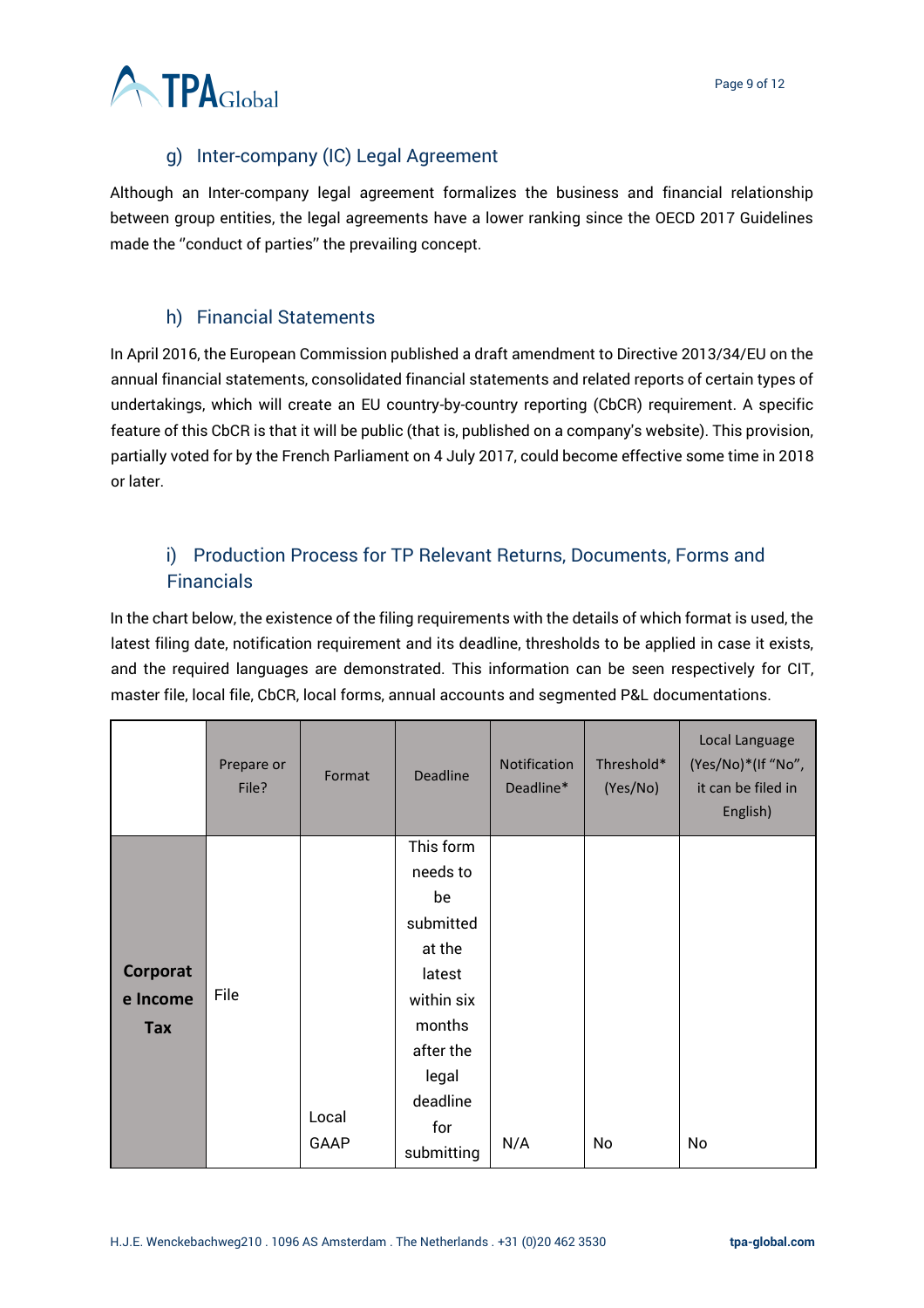

|                              |         |                                                                                       | the tax<br>return                                                               |                                                                                                                                                                                                                                                                                                         |     |     |
|------------------------------|---------|---------------------------------------------------------------------------------------|---------------------------------------------------------------------------------|---------------------------------------------------------------------------------------------------------------------------------------------------------------------------------------------------------------------------------------------------------------------------------------------------------|-----|-----|
|                              |         |                                                                                       | itself.                                                                         |                                                                                                                                                                                                                                                                                                         |     |     |
| <b>Master</b><br><b>File</b> | File    | Form<br>2257-SD                                                                       | Within 30<br>days upon<br>request                                               | N/A                                                                                                                                                                                                                                                                                                     | Yes | No  |
| <b>Local File</b>            | Prepare | Form<br>2257-SD                                                                       | Within 30<br>days upon<br>request                                               | N/A                                                                                                                                                                                                                                                                                                     | Yes | No  |
| <b>CbCR</b>                  | File    | OECD's<br>XML<br>format for<br>submissio<br>n has not<br>been<br>implement<br>ed yet. | Within<br>twelve<br>months of<br>the end of<br>the<br>reporting<br>fiscal year. | later<br>No<br>than<br>second<br>working<br>day<br>following 1<br>May<br>for<br>entities<br>with fiscal<br>year on 31<br>December,<br>or within 3<br>months<br>following<br>the fiscal<br>year end. It<br>is possible<br>to extend<br>for<br>$\overline{2}$<br>weeks due<br>to<br>electronic<br>filing. | Yes | No  |
| Local<br>form X              | N/A     | N/A                                                                                   | N/A                                                                             | N/A                                                                                                                                                                                                                                                                                                     | N/A | N/A |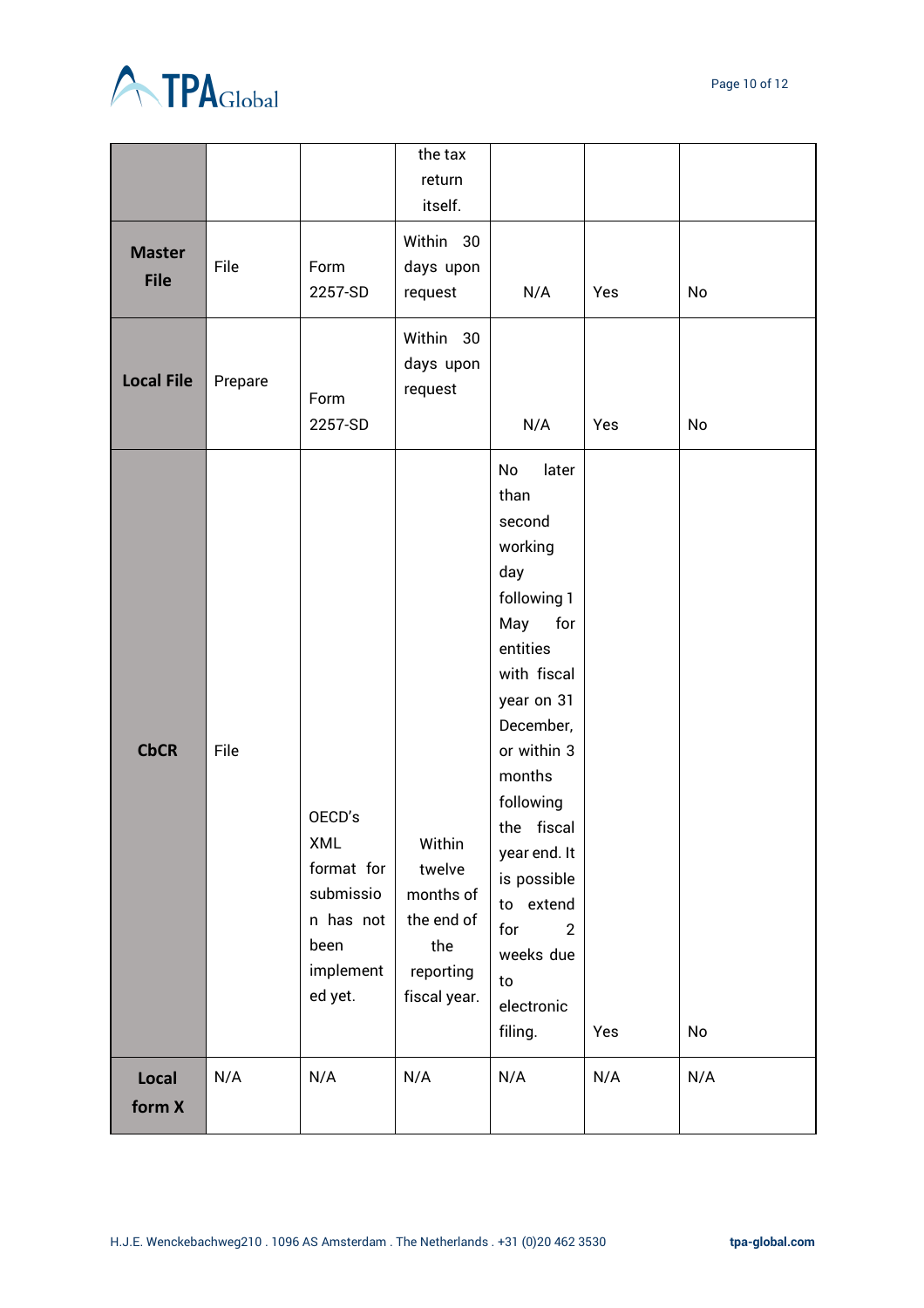

| Local<br>form Y                                                | N/A | N/A | N/A | N/A | N/A | N/A |  |
|----------------------------------------------------------------|-----|-----|-----|-----|-----|-----|--|
| Local<br>form Z                                                | N/A | N/A | N/A | N/A | N/A | N/A |  |
| <b>Annual</b><br><b>Accounts</b>                               | N/A | N/A | N/A | N/A | N/A | N/A |  |
| <b>Segment</b><br>ed P&L                                       | N/A | N/A | N/A | N/A | N/A | N/A |  |
| * France has signed the MCAA agreement for the filing of CBCR. |     |     |     |     |     |     |  |

\* France does not request as much and detailed information from smaller and less complex enterprises (SME's included) than it does from large and complex enterprises.

# j) Mandatory Language

<span id="page-10-0"></span>Documentation for submission to the tax authority should be in French, English is ls also accepted, but FTA can require to translate.

#### k) Notification Requirement

<span id="page-10-1"></span>As mentioned above:

• For the large enterprises under L13 AA regulations:

The complete Transfer Pricing Documentation has not to be submitted to the Tax Administration but must be remitted at the first day of a tax audit. If this documentation is considered as insufficient the taxpayer has a 30 day delay to remit a complete version. In some specific cases this delay may be extended to 60 days. The Form 2257-SD ("abridged" documentation) must be submitted not later than six months after the tax return;

• For other enterprises under L13B regulations:

No submission of transfer pricing documentation is required, but if the tax auditor can assess a presumption of profit shifting abroad, upon request, the taxpayer is required to present documentation within a two months delay (extension possible until three months upon motivated request). Submission of Form 2257-SD is not required.